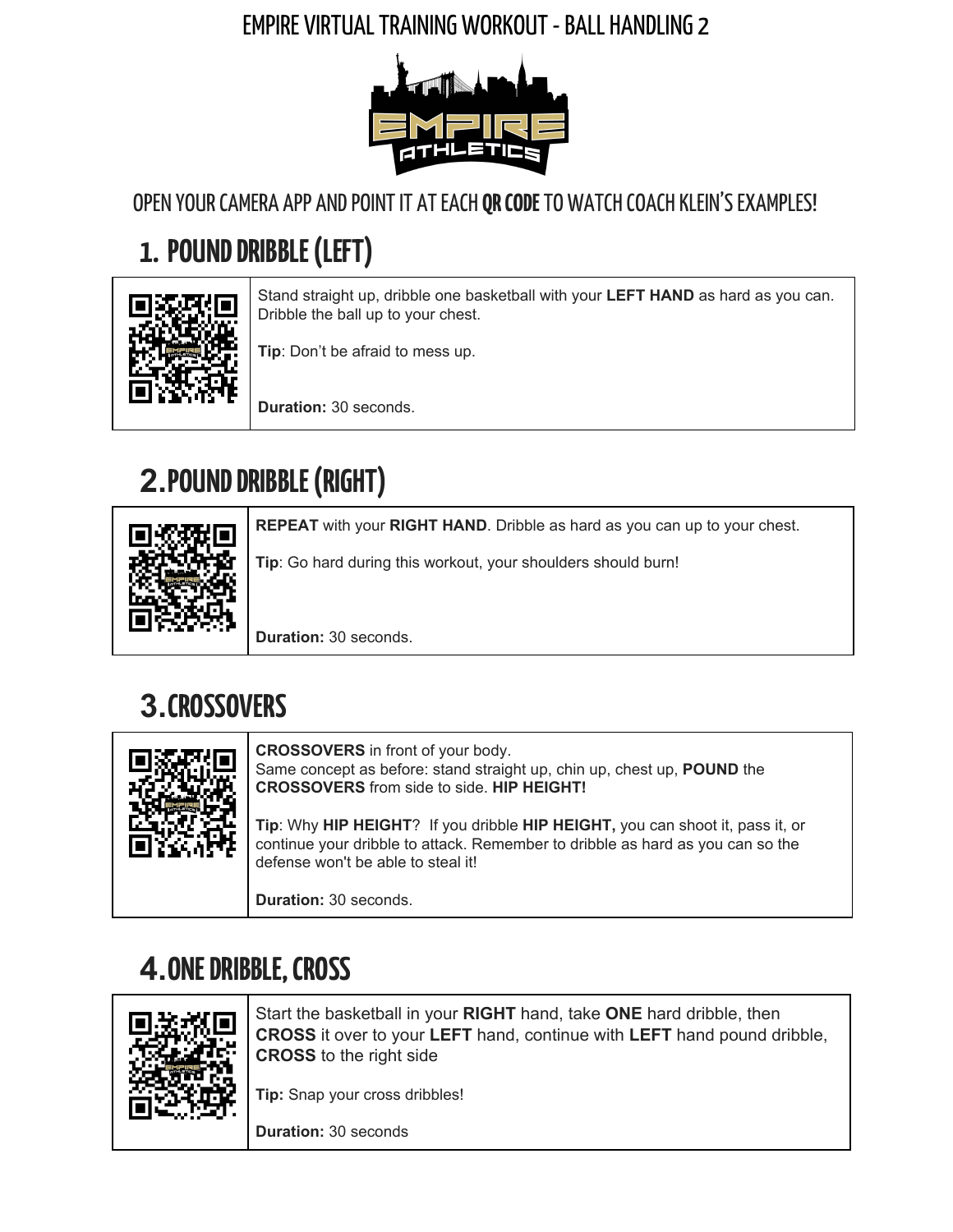## **5. RIGHT LEG FORWARD, BETWEEN**



Extend your **RIGHT** leg out. Dribble the ball **BETWEEN** your legs.

**Tip:** Work on staying low!

**Duration:** 30 seconds

## **6.LEFTLEGFORWARD,BETWEEN**



Extend your **LEFT** leg out. Dribble the ball **BETWEEN** your legs. Try to bounce the ball in the center and keep your hands on the outside of the ball.

**Tip:** Try to beat the amount of reps you got with your right leg forward!

**Duration:** 30 seconds

# **7.FIGURE 8**



### **8.AROUNDTHEWORLD**



Dribble the basketball through one leg to the other leg. Go behind one leg on one side and wrap the ball around slowly to the other side.

**Tip:** Stay low and use your fingertips!

**Duration:**30 seconds